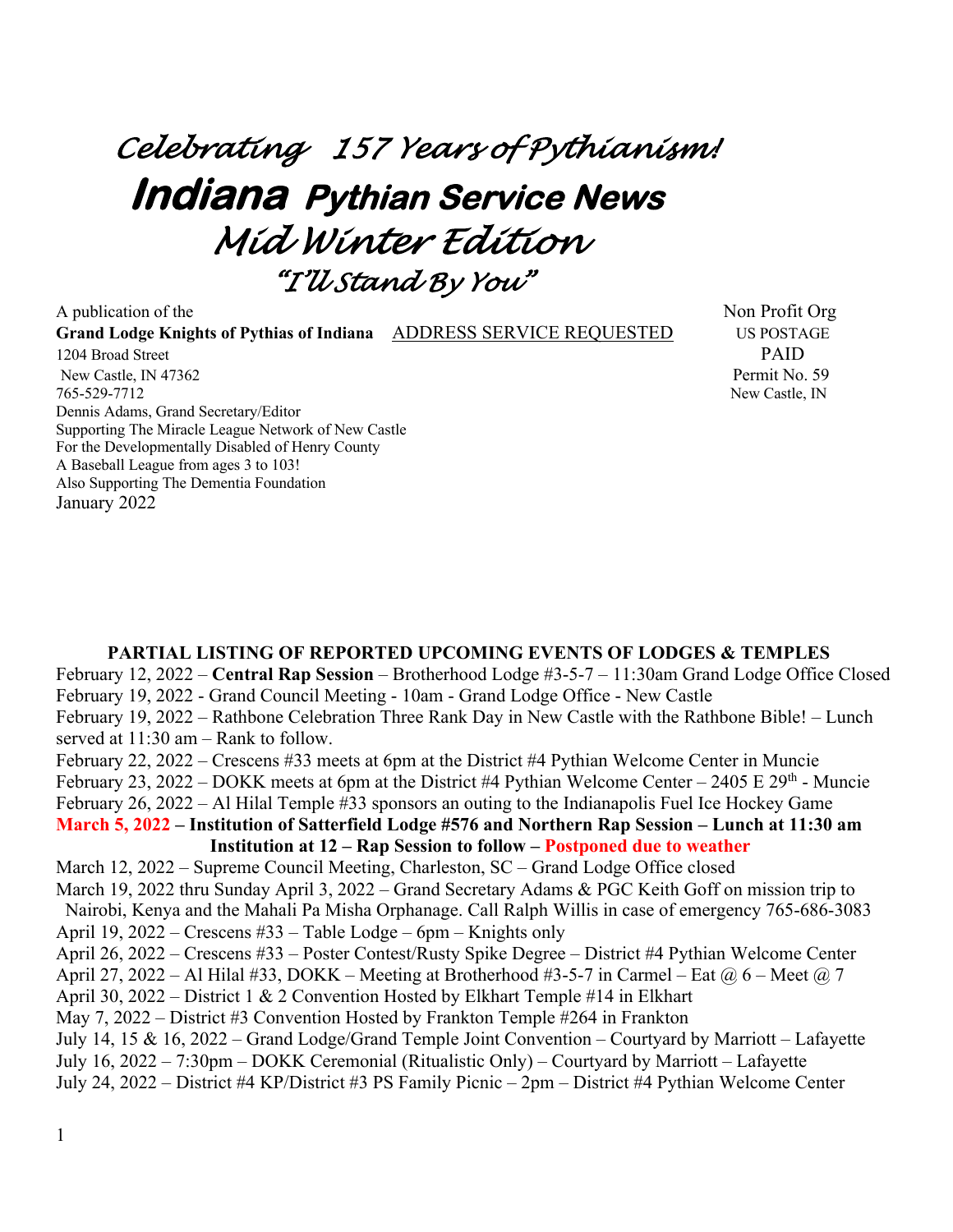#### **Remembering our growing list of Sick and Shut-ins:**

Please keep the following in your thoughts and prayers or maybe a card: Cathleen Trueblood, PGC – 9185 N CR 50 E – Seymour, IN 47274 Euphema Phillips, PSR – 1010 Observatory Rd, Martinsville, IN 46151 Wilma Gentry – Meadow Lake Nursing Home, 200 Meadow Lake Dr Room 715, Mooresville, IN 46158 PGC Joyce Wright - 1109 Princeton St, Elkhart, IN 46516 –doing some better PSR Angie Woods – PO Box 154, Greensfork, IN 47345 – doing much better– staying at daughters in Greensfork Tina Stillwell - The Waters - 1000 N 16<sup>th</sup>, New Castle, IN 47362 - Broke ankle in fall - long rehab. Carl Jones –Heritage House – 1023 N  $20<sup>th</sup>$  St – New Castle, IN 47362 Gr. Trustee Lowell Pruett – 9389 N CR 200 W, Lizton, IN 46149. Doing better at home. PSR Bobby Simmons –  $630 S 11<sup>th</sup>$  St, New Castle, IN 47362 – About same at home **In Memory**

#### Unfortunately, we do not always learn of a Brothers passing when it happens. Such was the case with Brother Walter Worland, 94, of Greenfield. We just found out that Brother Walter passed away on August 10, 2017. He was a charter member of Brotherhood Lodge #3-5-7, joining the order on February 16, 1997. Our deepest sympathy goes out to Brother Walter's family and friends and to the Officers and members of Brotherhood Lodge #3-5-7.

#### **Our Deepest Sympathy**

Our deepest sympathy is extended to Sister Deloris Morgan of Damon Temple who lost her husband, Gene Morgan, last week. Gene was 94. Gene and Deloris had been married for 68 years. Gene honorably served his country and was a Korean War Veteran. He was a retired former in both Indiana and Illinois. Our sympathy goes out to the family and friends of Gene Morgan and to Sister Deloris on her loss.

# **Donations to the Grand Chancellor's Charities**

**A very special THANK YOU** is expressed to the Indiana State Golf Tournament for a \$50 donation to the Dementia Foundation and to Baden-Powell Lodge #1907 and Banim Lodge #1798, both of London, England for their donations of \$300 each to the Dementia Foundation and to the Miracle League Network for a total \$600 donation. Both lodges also donated a total of \$600 to the Grand Chief's project of Cancer Research. Also thanks goes to GIG Donald Adams for their donation in memory of the Grand Chancellor's sister who recently passed away. Also Thanks to Brother Duane Billman for your recent donation! Please donate to Grand Chancellor Keith D. Ruetz's charities which are the Miracle League Network, a baseball

League for ages 3 to 103 for the Developmentally Disabled of Henry County. Grand Chancellor Keith is also supporting the Dementia Foundation. Brother Keith has been diagnosed with beginning stages of Dementia. Donations may be mailed to the Grand Lodge office and they will be forwarded to the proper channels. Thank you!

Thank you also to Cindy Kilgore for her \$50 donation to the Pythian Service News!

#### **Attention ALL Snowbirds!!**

We are still encouraging you to send in your e-mail address if you are receiving this publication by hard copy. If you are a snowbird, the Grand Lodge Office needs to know when you are leaving and your expected return. If you are on e-mail copy, you have no problem. You will get the PSN as usual. IF you receive it by hardcopy, I need your winter address if I do not have it. Otherwise your PSN will stop until I know you are back!

THANKS to all who are sending in dates for the Pythian Calendar!! This is our best calendar in years!! Keep those dates coming and we will keep publishing them and then write me a story and send pictures for PSN!!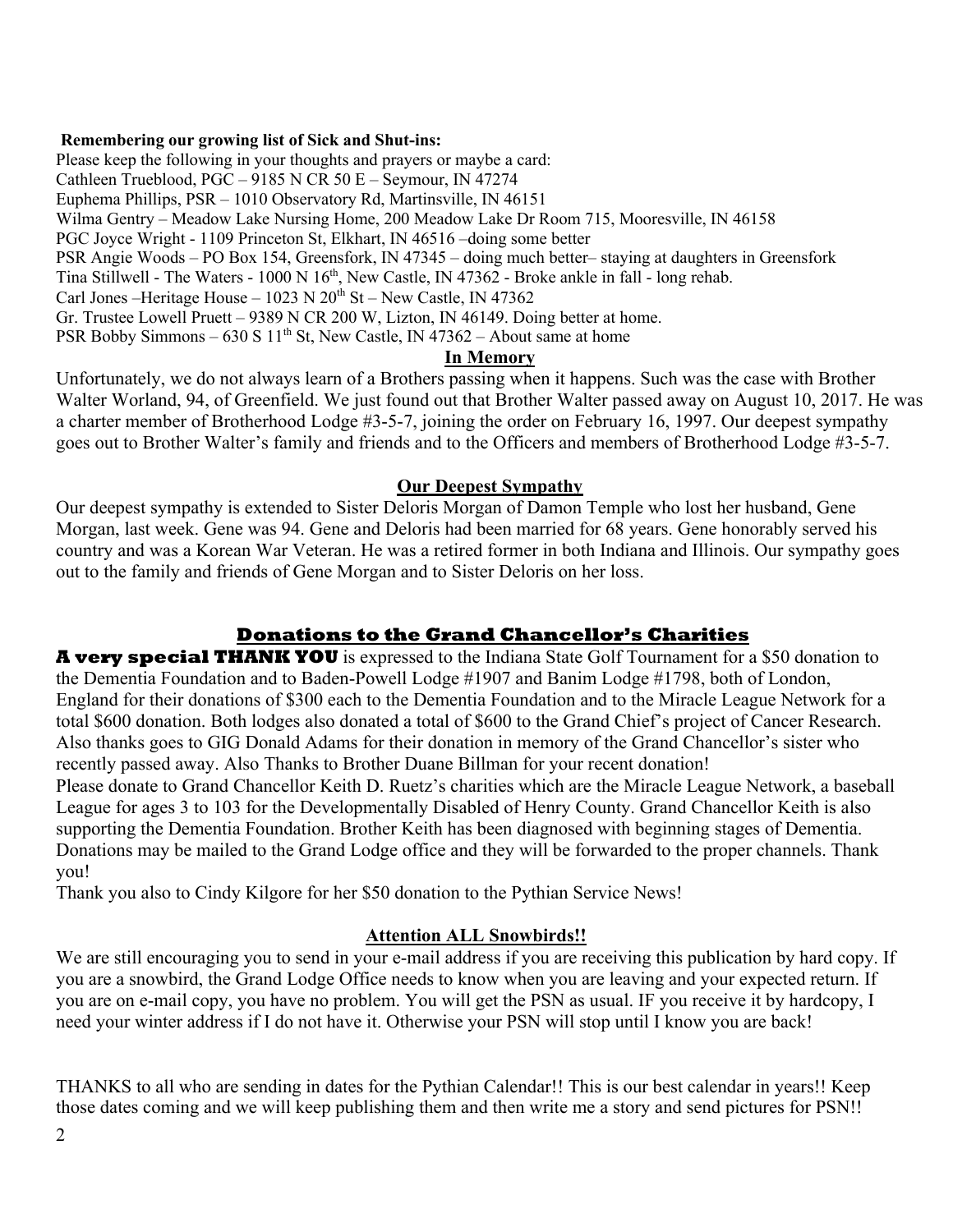# **IMPORTANT 2022 CONVENTION INFORMATION**

The work and planning for our annual conventions never stops. Such is the case with the 2022 Grand Lodge/Grand Temple Joint Convention. Here is what I DO know! There are 114 sleeping rooms in the hotel and 8 suites. I have now blocked 83 sleeping rooms and 2 suites for hospitality rooms. With the 2022 convention being a joint convention, our block has filled up and I have expanded it! The sooner I know you are planning on going to convention in 2022 the better off we will be! This is all of the rooms I can get!!. PLEASE, if you are thinking about attending the 2022 convention on July 14, 15 & 16, 2022 at the Courtyard by Marriott in Lafayette...PLEASE send me an e-mail at indianaglkop@att.net or call me at 765-686-1735! Tell me when you are going to **arrive & depart**. All rooms with double beds and handicap rooms are booked! Tell me who will be in your room. Remember…the hotel WILL BE sold out while we are there! I do not want to have to send folks to another hotel again. ALL RESERVATIONS MUST be made through the Grand Lodge office NOT the hotel!! AS OF THE WRITING OF THIS NEWSLETTER I HAVE ALREADY BOOKED **78** OF OUR 83 ROOMS!! RESERVE TODAY!! I really need to hear from anyone who thinks they might go to convention in 2022.

*For those PAST CHANCELLORS or KNIGHTS who attend the convention who are NOT on the expense account, the Grand Lodge will pay for the hotel room for THURSDAY and FRIDAY nights and the formal FRIDAY banquet. Any other expenses will be on you. For all PAST CHIEFS and PYTHIAN SISTERS that register for the convention, the Grand Lodge will pay for your THURSDAY and FRIDAY night hotel room (as long as your husband is not already being paid for) plus your FRIDAY night formal banquet. All other expenses will be on you. In all cases the banquets must be reserved and paid for and then the person will be reimbursed. In ALL cases, ALL hotel reservations MUST be made thru Denny Adams, Grand Secretary by either e-mail at indianaglkop@att.net or calling 765-686-1735. Due to the fact that the hotel WILL BE sold out…time is of the essence! If you think you are going next July, PLEASE reserve your room NOW!!* 

# **CONVENTION MEAL RESERVATION INFORMATION!!!!**

# PAST GRAND CHIEF'S LUNCHEON

Thursday, July 14, 2022 - 12 noon – You will be served and have your meeting in the Boilermaker room by the front lobby. You will enjoy American Deli Buffet which will feature a Crisp green salad with assorted dressings, homemade pasta salad, potato salad, pastrami, prosciutto and smoked turkey breast, white cheddar, Havarti and cheddar cheese, sliced tomatoes, crisp lettuce, onions and pickles, assorted breads and condiments topped off with assorted cookies and brownies with ice water and iced tea. COST - \$21.00 per person including tax & gratuity. **RESERVATIONS REQUIRED. DEADLINE is JULY 1, 2022**. ALL reservations and funds therefore are to be sent to the Grand Lodge Office, 1204 Broad Street, New Castle, IN 47362. Make checks payable to the Grand Lodge of Indiana. Your organization dues will be collected separately at your meeting.

# ALL NEW THURSDAY EVENING BUFFET DINNER

The Courtyard by Marriott invites all of us to enjoy a specially prepared dinner buffet set up specifically for our conventions! They will be serving us Caesar Salad, Pasta with Meat Sauce or Alfredo Sauce, Chicken, Bread Sticks, Assorted Pies, Iced Water and Iced Tea. They will also set up a cash bar area for those who wish a soft drink or cocktail with their dinner. The hotel invites us to enjoy dinner at the beautiful Courtyard by Marriott venue before we Celebrate the Joint Opening of our Grand Conventions and not have to journey out on the streets of Lafayette in our suit coats and long dresses! The cost is only \$20 including tax and gratuity. **RESERVATIONS REQUIRED** through Grand Secretary Denny Adams. **DEADLINE is JULY 1, 2022.** ALL reservations and funds therefore are to be sent to the Grand Lodge Office, 1204 Broad Street, New Castle, IN 47362. Make checks payable to the Grand Lodge of Indiana.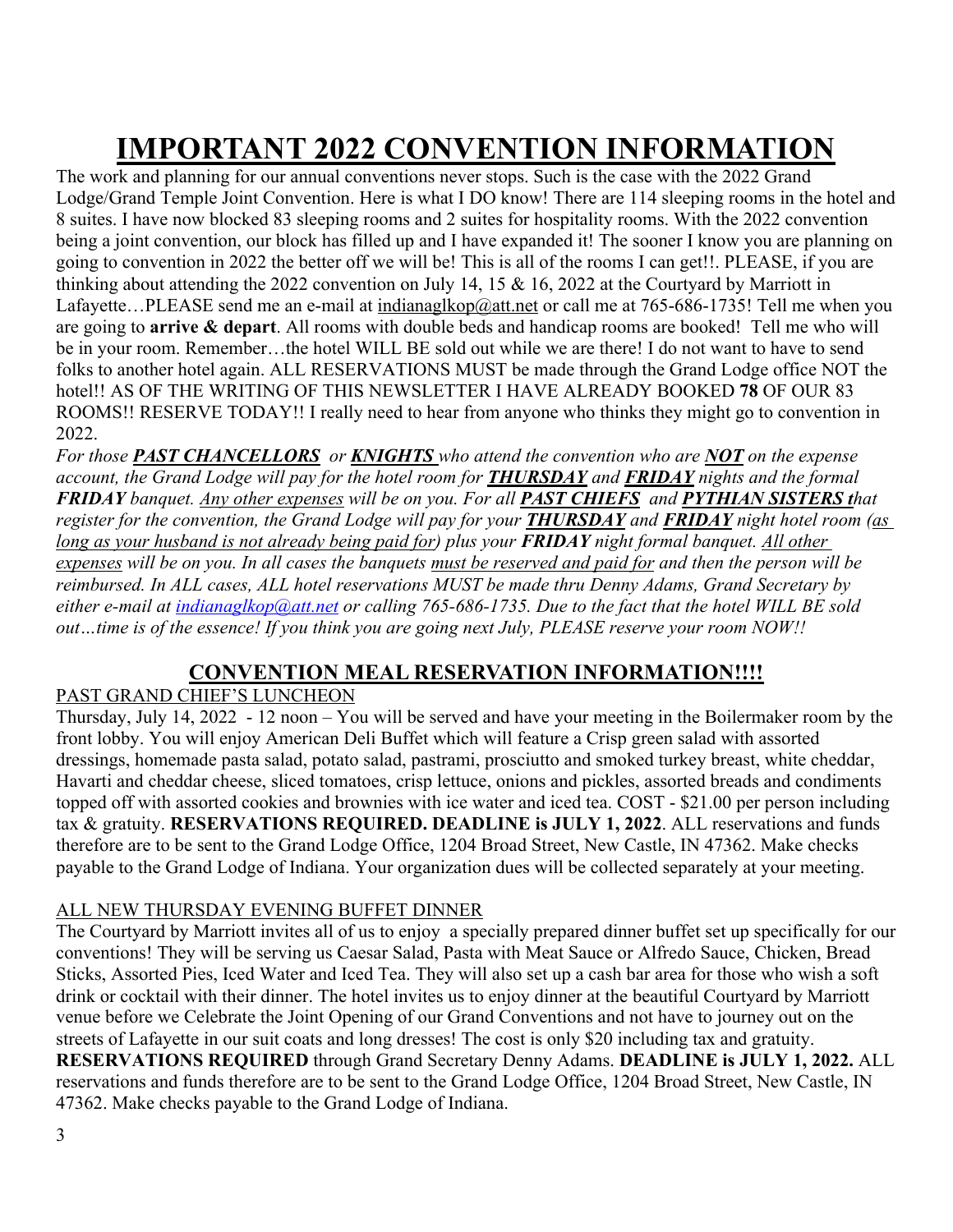#### PAST DISTRICT DEPUTY BREAKFAST

Friday, July 15, 2022 - 7:30 am – You will eat off of the Hotel breakfast buffet. Take your food to the Boilermaker Room by the lobby for your meal and meeting. Please keep in mind that this free breakfast buffet is open only to those who are paying guests of the hotel..

#### PAST GRAND CHANCELLORS/GOLDEN SPUR LUNCHEON

Friday, July 15, 2022 – 12 noon – You will be served in Ballroom A/B. You will enjoy Hamburgers with sautéed onions and mushrooms, Fried Chicken, and Pulled Pork. It includes coleslaw, potato salad, cheddar cheese, Swiss, mac & cheese, kettle chips, sliced tomatoes, crisp lettuce, onions, pickles, assorted breads and condiments and a mix of cheesecake and chocolate cake plus ice water or iced tea. COST - \$ 27.00 per person including tax & gratuity. **RESERVATIONS REQUIRED. DEADLINE is JULY 1, 2022**. ALL reservations and funds therefore are to be sent to the Grand Lodge Office, 1204 Broad Street, New Castle, IN 47362. Make checks payable to the Grand Lodge of Indiana. Dues will be collected at the meeting.

# ALL NEW FRIDAY NOON JOINT BUFFET LUNCH

The Courtyard by Marriott knows how busy we are on our first day of session. Other than the PGC/Golden Spur lunch, there is nothing else available. So…you are invited to attend the all new Friday Noon Joint Buffet Lunch so you will not have to venture out on the streets of Lafayette! You will enjoy a buffet of Meat loaf, Mashed Potatoes and Gravy, Corn, a Tossed Salad with assorted Dressings, Assorted Pies, Iced Water and Iced Tea all for \$15 including all taxes and gratuity. **RESERVATIONS REQUIRED** through Grand Secretary Denny Adams. **DEADLINE is JULY 1, 2022.** ALL reservations and funds therefore are to be sent to the Grand Lodge Office, 1204 Broad Street, New Castle, IN 47362. Make checks payable to the Grand Lodge of Indiana.

# FRIDAY NIGHT FORMAL BANQUET

Friday, July 15, 2022 – 6:30pm – You will be served in Ballroom A, B & C. IF you desire a reserved table, notify the GRAND LODGE OFFICE. You will have a DUET PLATE of New York Strip Steak and Delicious Tilapia, Mashed Potatoes & Gravy, Honey Roasted Carrots, Steamed Broccoli, Rolls & Butter, A House Salad with Ranch or French dressing, Apple Cobbler and ice water or iced tea.

**RESERVATIONS REQUIRED!!** Reservation **DEADLINE is JULY 1, 2022**. ALL reservations are to be sent to the Grand Lodge Office, 1204 Broad Street, New Castle, IN 47362. NO MONEY REQUIRED. Note: For those who desire, we will also have Vegetarian Plates, Pasta plates or Huge Salad options available upon request.

# SATURDAY JOINT CELEBRATION LUNCHEON

Saturday, July 16, 2022 – 12 noon – Let us join together again as we celebrate our two leaders years with a Celebration Luncheon! You will be served in Ballroom A & B. You will enjoy Bar-B-Q Chicken Breast, Escalloped potatoes, Baked Beans, Cole Slaw and assorted cookies plus Drink. **RESERVATIONS REQUIRED!! RESERVATION DEADLINE is July 1, 2022**. ALL reservations are to be sent to the Grand Lodge Office, 1204 Broad Street, New Castle, IN 47362. NO MONEY REQUIRED.

# SUNDAY MORNING FAREWELL BREAKFAST

Sunday, July 17, 2022 – 9:00am – You will eat in ballroom A & B. You will enjoy the Breakfast Buffet the Hotel has had all weekend. If you are planning on eating the buffet breakfast on Sunday morning, Please let us know so we can make sure the hotel prepares enough food.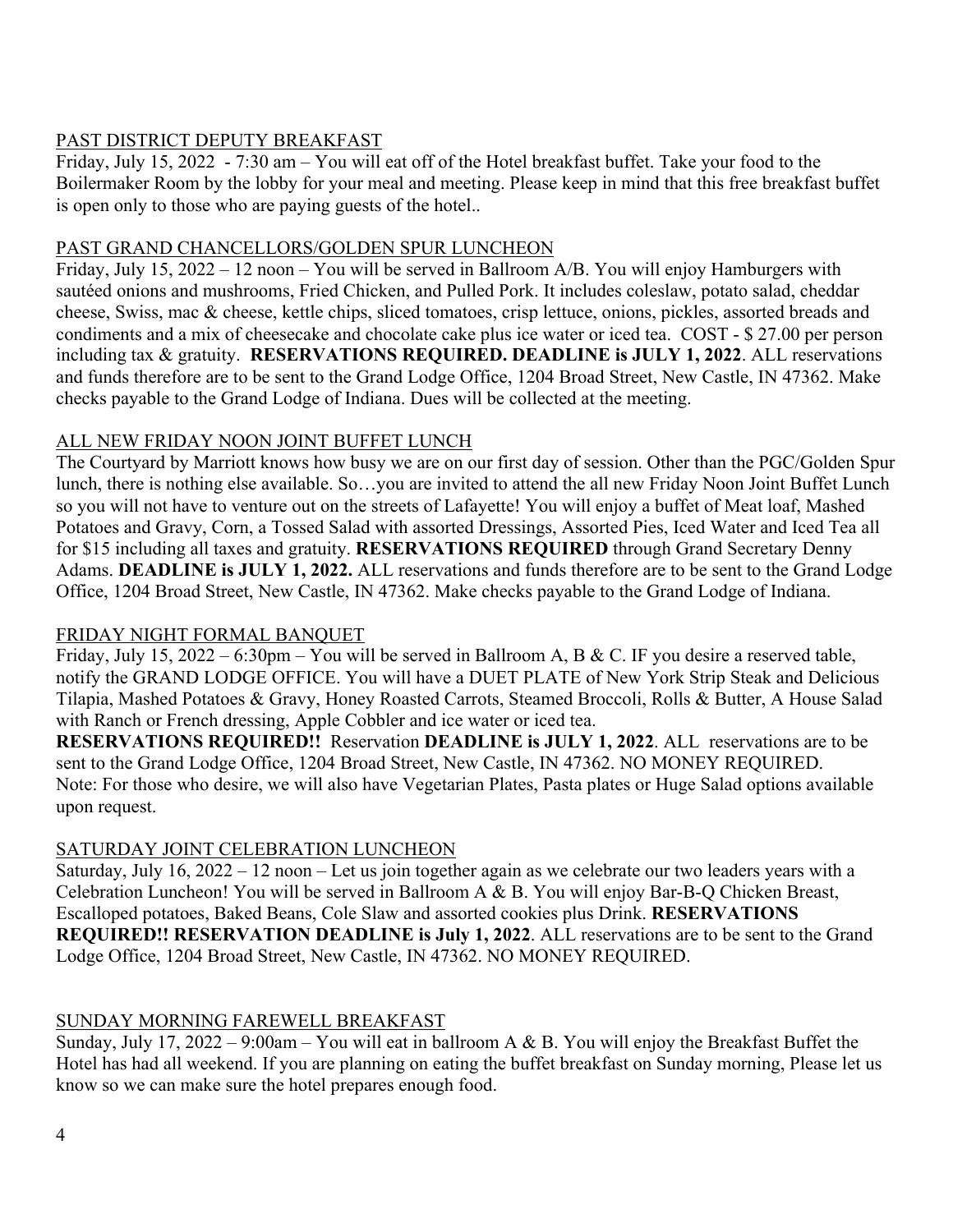# **CONVENTION MEAL RESERVATION FORM**

| All New Thursday Evening Buffet Dinner @ \$20.00 each                                                         |                                                                                                                                                                                                                                  |  |
|---------------------------------------------------------------------------------------------------------------|----------------------------------------------------------------------------------------------------------------------------------------------------------------------------------------------------------------------------------|--|
|                                                                                                               | Name Name No. of Reservations - Amount enclosed - \$                                                                                                                                                                             |  |
| <u> Past District Deputies Breakfast Buffet (FREE – But PLEASE RESERVE)</u>                                   |                                                                                                                                                                                                                                  |  |
|                                                                                                               | Name No. of Reservations-                                                                                                                                                                                                        |  |
| Past Grand Chief's Thursday Luncheon @ \$ 21.00 each                                                          |                                                                                                                                                                                                                                  |  |
|                                                                                                               | Name No. of Reservations- Amount enclosed - \$                                                                                                                                                                                   |  |
|                                                                                                               | Past Grand Chancellors/Golden Spur Friday Backyard BBQ @ \$27.00 each                                                                                                                                                            |  |
|                                                                                                               | Name Mame Mo. of Reservations- Mo. of Reservations Mo. of Reservations Mo. of Reservations Mo. of Reservations Mo. of Reservations Amount enclosed - \$ Mo. of Reservations Amount enclosed - \$ Mo. of Reservations  Mo. of Res |  |
| All New Friday Joint Buffet Meat Loaf Lunch @ \$15.00                                                         |                                                                                                                                                                                                                                  |  |
|                                                                                                               | Name No. of Reservations - Amount enclosed - \$                                                                                                                                                                                  |  |
|                                                                                                               | <b>Formal Friday Night Banquet - RESERVATIONS REQUIRED</b>                                                                                                                                                                       |  |
| Name                                                                                                          | No. of Reservations-                                                                                                                                                                                                             |  |
| I request an optional meal of                                                                                 |                                                                                                                                                                                                                                  |  |
| <b>Saturday Joint Celebration Luncheon - RESERVATIONS REQUIRED</b>                                            |                                                                                                                                                                                                                                  |  |
| Name                                                                                                          | No. of Reservations-                                                                                                                                                                                                             |  |
| <b>Sunday Farewell Buffet Breakfast</b>                                                                       |                                                                                                                                                                                                                                  |  |
| No. of Reservations-<br><b>Name</b><br>Mail to Grand Lodge K of P, 1204 Broad Street, New Castle, IN 47362 or |                                                                                                                                                                                                                                  |  |
| e-mail to $indianaglkop@att.net$                                                                              |                                                                                                                                                                                                                                  |  |
| Make all checks payable to the Grand Lodge of Indiana<br>5                                                    |                                                                                                                                                                                                                                  |  |